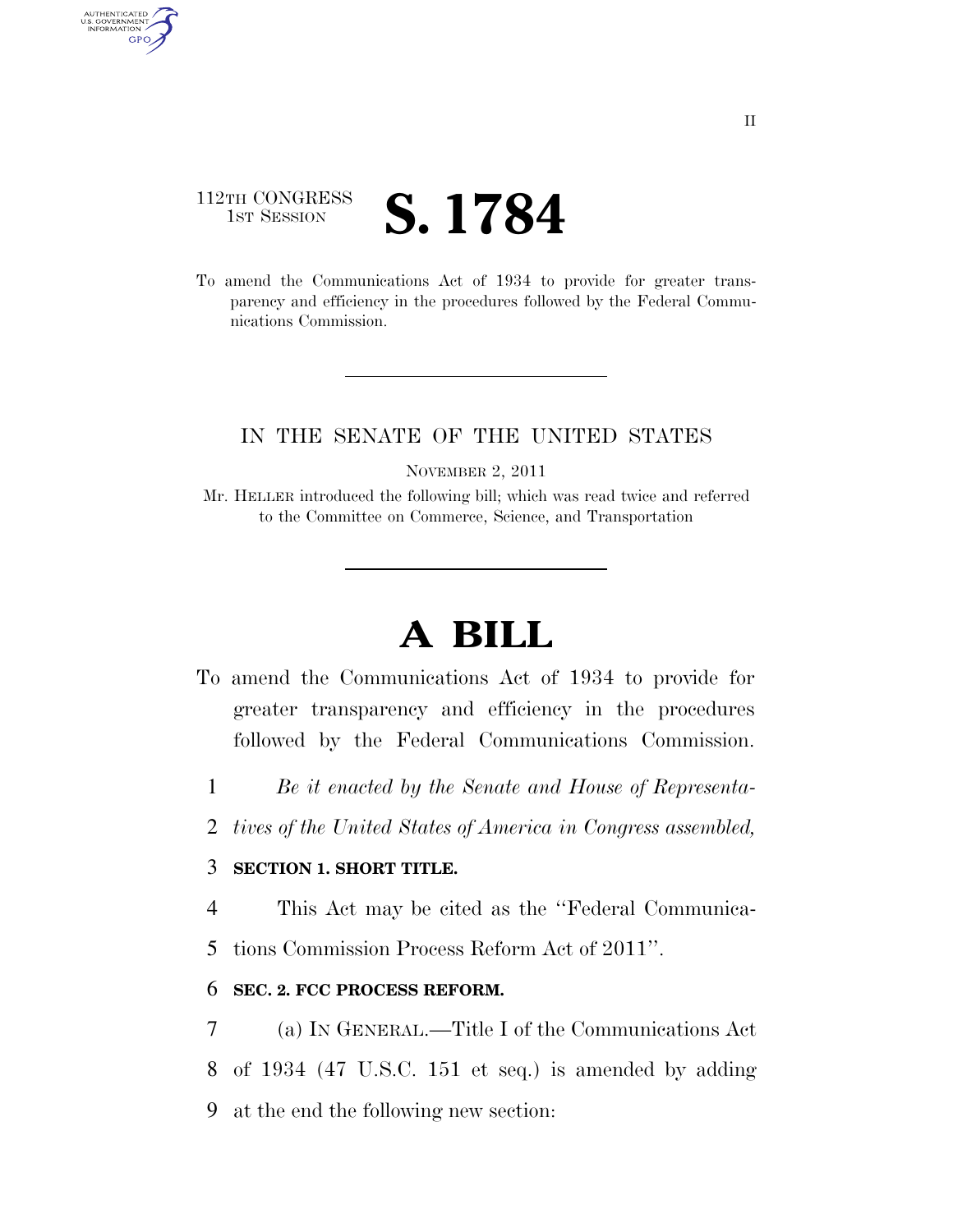#### **''SEC. 13. TRANSPARENCY AND EFFICIENCY.**

2 "(a) RULEMAKING REQUIREMENTS.—

 ''(1) REQUIREMENTS FOR NOTICES OF PRO- POSED RULEMAKING.—The Commission may not issue a notice of proposed rulemaking unless the Commission provides for a period of not less than 30 days for the submission of comments and an addi- tional period of not less than 30 days for the sub- mission of reply comments on such notice and the Commission includes in such notice the following:  $((A)$  Either—  $"$ (i) an identification of 13 ''(I) a notice of inquiry, a prior 14 notice of proposed rulemaking, or a notice on a petition for rulemaking issued by the Commission during the 3-year period preceding the issuance of the notice of proposed rulemaking concerned and of which such notice is a logical outgrowth; or  $\text{``(II)}$  an order of a court review-22 ing action by the Commission or oth-erwise directing the Commission to

- act that was issued by the court dur-
- ing the 3-year period preceding the
- issuance of the notice of proposed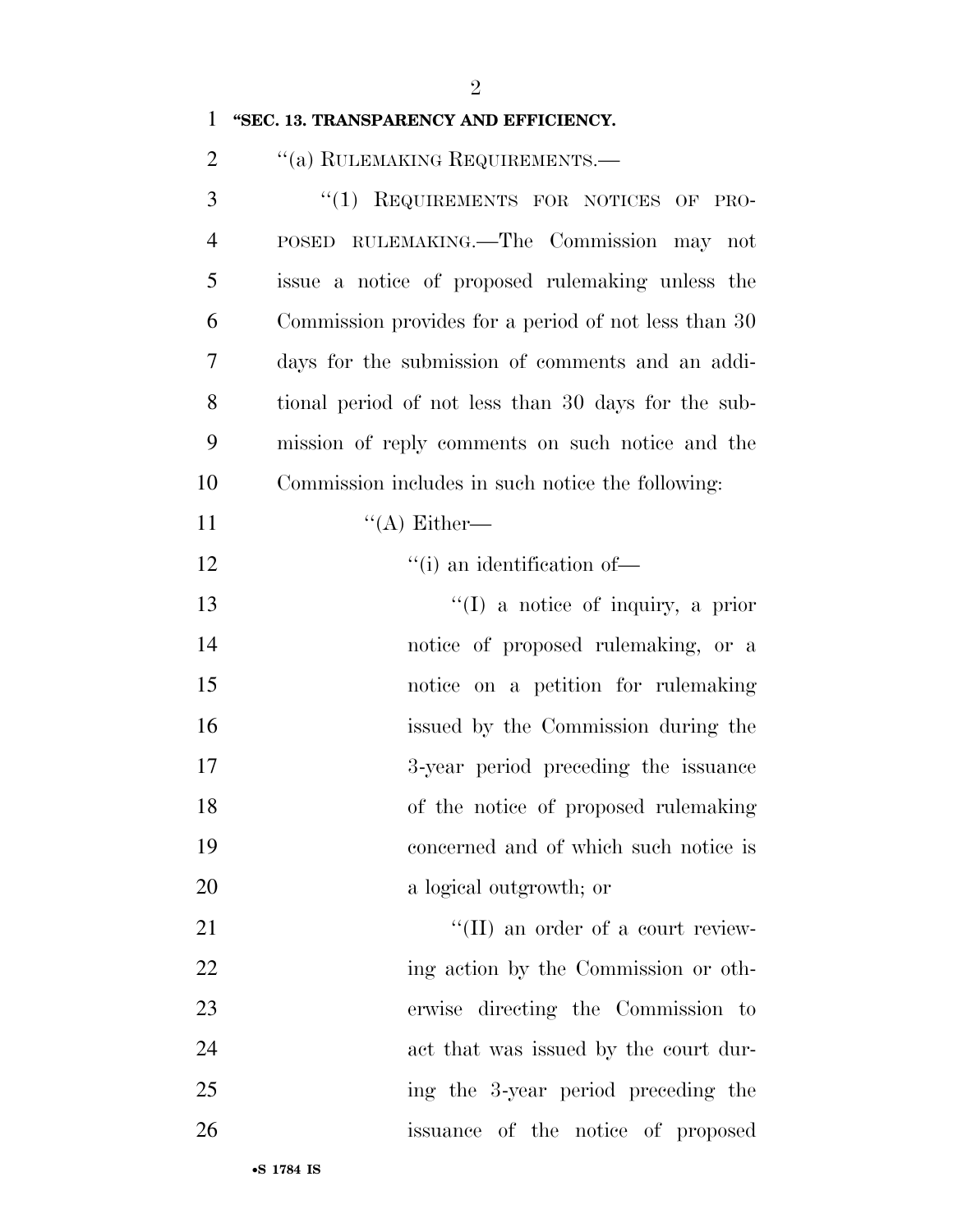rulemaking concerned and in response 2 to which such notice is being issued; or ''(ii) a finding (together with a brief statement of reasons therefor)—  $\mathfrak{g}$   $\mathfrak{t}'(I)$  that the proposed rule or the proposed amendment of an existing rule will not impose additional bur- dens on industry or consumers; or  $\text{``(II)}$  for good cause, that a no-11 tice of inquiry is impracticable, unnec- essary, or contrary to the public inter- est.  $\langle$  (B) The specific language of the proposed rule or the proposed amendment of an existing rule.  $\lq\lq$  (C) In the case of a proposal to create a program activity, proposed performance meas- ures for evaluating the effectiveness of the pro- gram activity.  $\langle (D) \rangle$  In the case of a proposal to substan-22 tially change a program activity—  $(1)$  proposed performance measures

for evaluating the effectiveness of the pro-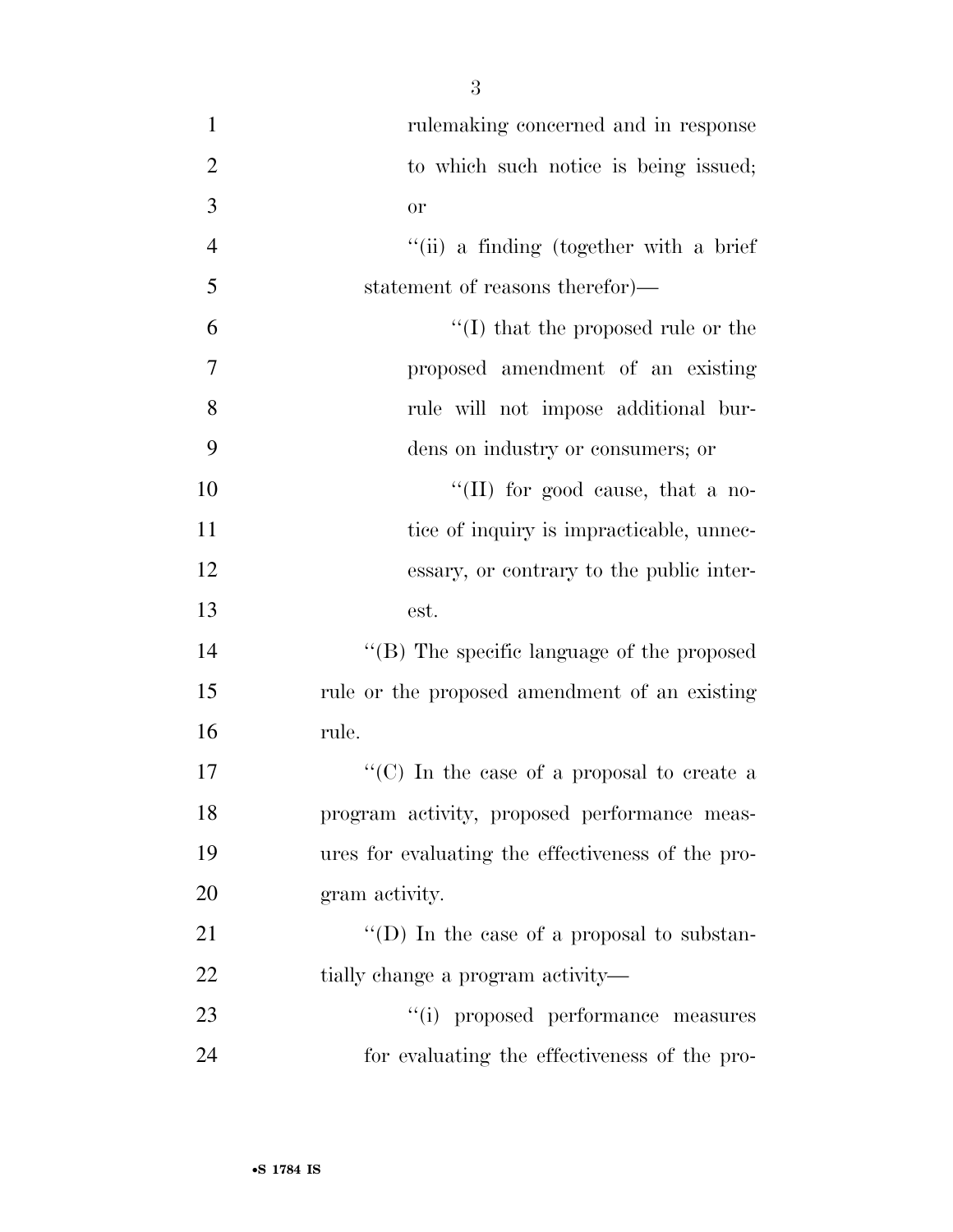| $\mathbf{1}$   | gram activity as proposed to be changed;            |
|----------------|-----------------------------------------------------|
| $\overline{2}$ | or                                                  |
| 3              | "(ii) a proposed finding that existing              |
| $\overline{4}$ | performance measures will effectively               |
| 5              | evaluate the program activity as proposed           |
| 6              | to be changed.                                      |
| 7              | "(2) REQUIREMENTS FOR RULES.—Except as              |
| 8              | provided in the 3rd sentence of section $553(b)$ of |
| 9              | title 5, United States Code, the Commission may not |
| 10             | adopt or amend a rule unless—                       |
| 11             | "(A) the specific language of the adopted           |
| 12             | rule or the amendment of an existing rule is a      |
| 13             | logical outgrowth of the specific language of a     |
| 14             | proposed rule or a proposed amendment of an         |
| 15             | existing rule included in a notice of proposed      |
| 16             | rulemaking, as described in subparagraph (B)        |
| 17             | of paragraph $(1)$ ;                                |
| 18             | "(B) such notice of proposed rulemaking—            |
| 19             | "(i) was issued in compliance with                  |
| 20             | such paragraph and during the 3-year pe-            |
| 21             | riod preceding the adoption of the rule or          |
| 22             | the amendment of an existing rule; and              |
| 23             | "(ii) is identified in the order making             |
| 24             | the adoption or amendment;                          |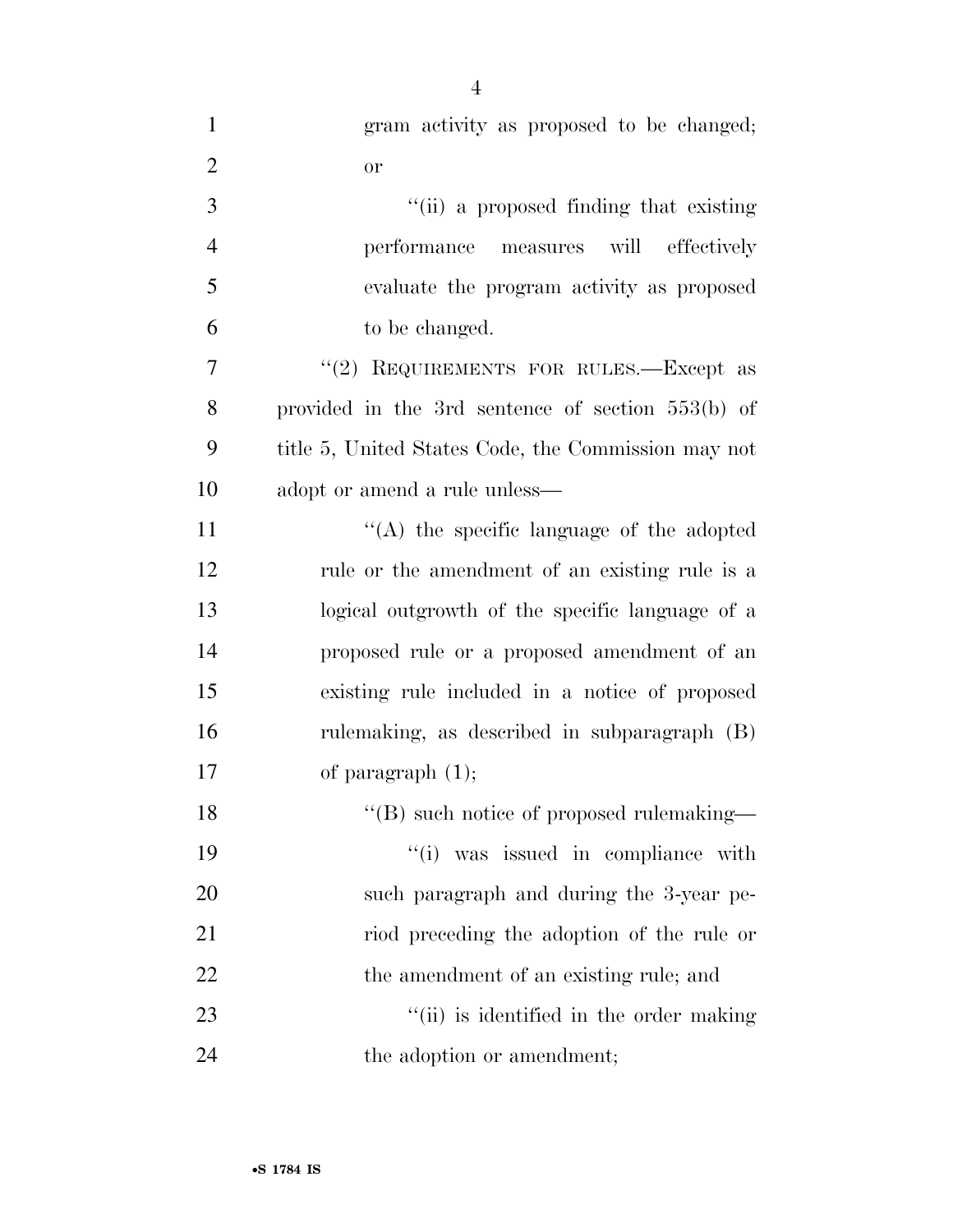| $\mathbf{1}$   | " $(C)$ in the case of the adoption of a rule      |
|----------------|----------------------------------------------------|
| $\overline{2}$ | or the amendment of an existing rule that may      |
| 3              | have an economically significant impact, the       |
| $\overline{4}$ | order contains—                                    |
| 5              | "(i) an identification and analysis of             |
| 6              | the specific market failure, actual con-           |
| 7              | sumer harm, burden of existing regulation,         |
| 8              | or failure of public institutions that war-        |
| 9              | rants the adoption or amendment; and               |
| 10             | "(ii) a reasoned determination that                |
| 11             | the benefits of the adopted rule or the            |
| 12             | amendment of an existing rule justify its          |
| 13             | costs (recognizing that some benefits and          |
| 14             | costs are difficult to quantify), taking into      |
| 15             | account alternative forms of regulation and        |
| 16             | the need to tailor regulation to impose the        |
| 17             | least burden on society, consistent with ob-       |
| 18             | taining regulatory objectives;                     |
| 19             | $\lq\lq$ (D) in the case of the adoption of a rule |
| 20             | or the amendment of an existing rule that cre-     |
| 21             | ates a program activity, the order contains per-   |
| 22             | formance measures for evaluating the effective-    |
| 23             | ness of the program activity; and                  |
| 24             | $\lq\lq(E)$ in the case of the adoption of a rule  |

or the amendment of an existing rule that sub-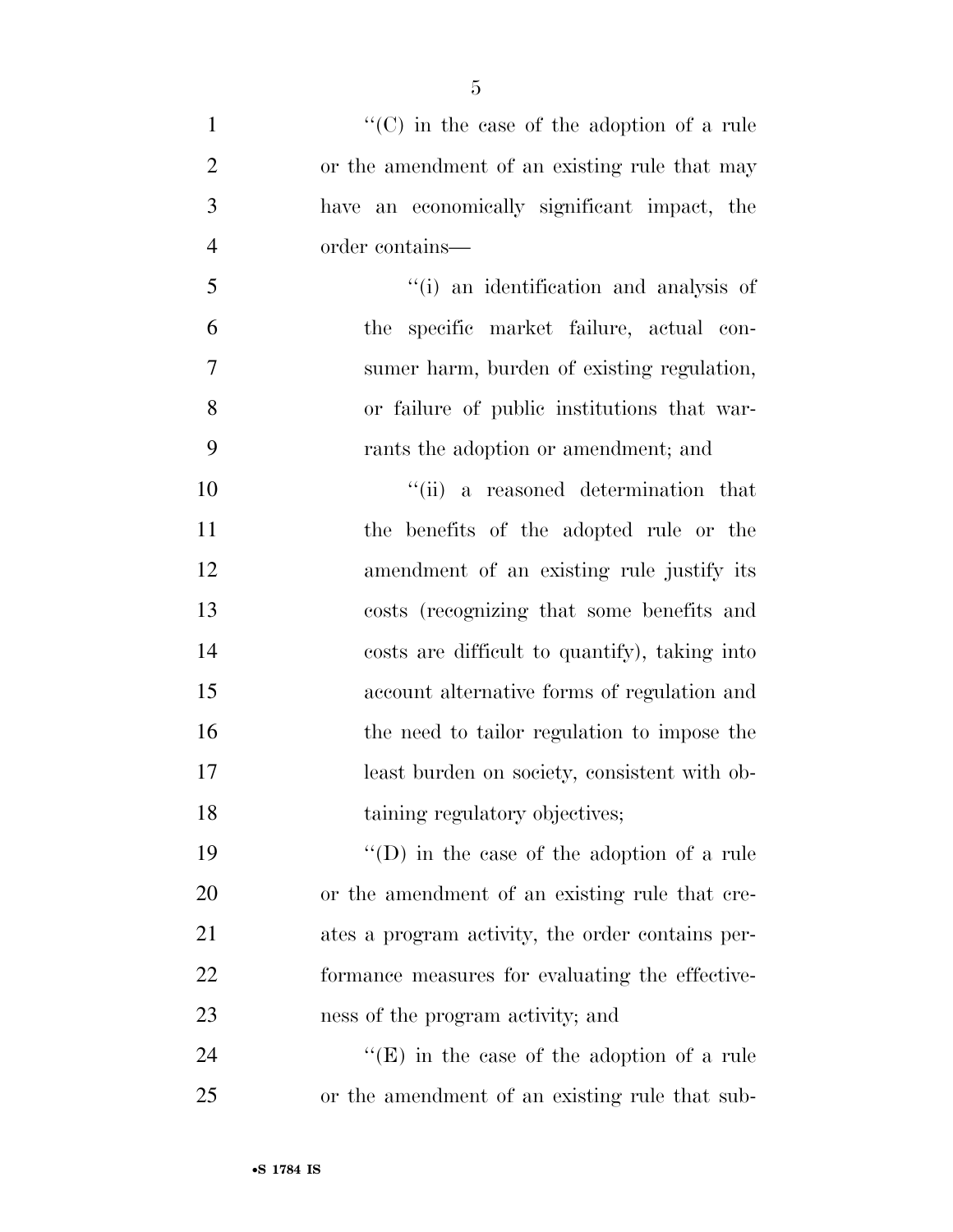| $\mathbf{1}$   | stantially changes a program activity, the order       |
|----------------|--------------------------------------------------------|
| $\overline{2}$ | contains—                                              |
| 3              | "(i) performance measures for evalu-                   |
| $\overline{4}$ | ating the effectiveness of the program ac-             |
| 5              | tivity as changed; or                                  |
| 6              | "(ii) a finding that existing perform-                 |
| 7              | ance measures will effectively evaluate the            |
| 8              | program activity as changed.                           |
| 9              | "(3) DATA FOR PERFORMANCE MEASURES.-                   |
| 10             | The Commission shall develop a performance meas-       |
| 11             | ure or proposed performance measure required by        |
| 12             | this subsection to rely, where possible, on data al-   |
| 13             | ready collected by the Commission.                     |
| 14             | "(b) ADEQUATE DELIBERATION<br>COMMIS-<br>BY            |
| 15             | SIONERS.—The Commission shall by rule establish proce- |
| 16             | dures for-                                             |
| 17             | $"(1)$ informing all Commissioners of the options      |
| 18             | available to the Commission for resolving a petition,  |
| 19             | complaint, application, rulemaking, or other pro-      |
| 20             | ceeding;                                               |
| 21             | $\lq(2)$ ensuring that all Commissioners have ade-     |
| 22             | quate time, prior to being required to decide a peti-  |
| 23             | tion, complaint, application, rulemaking, or other     |
| 24             | proceeding (including at a meeting held pursuant to    |
| 25             | section $5(d)$ , to review the proposed Commission de- |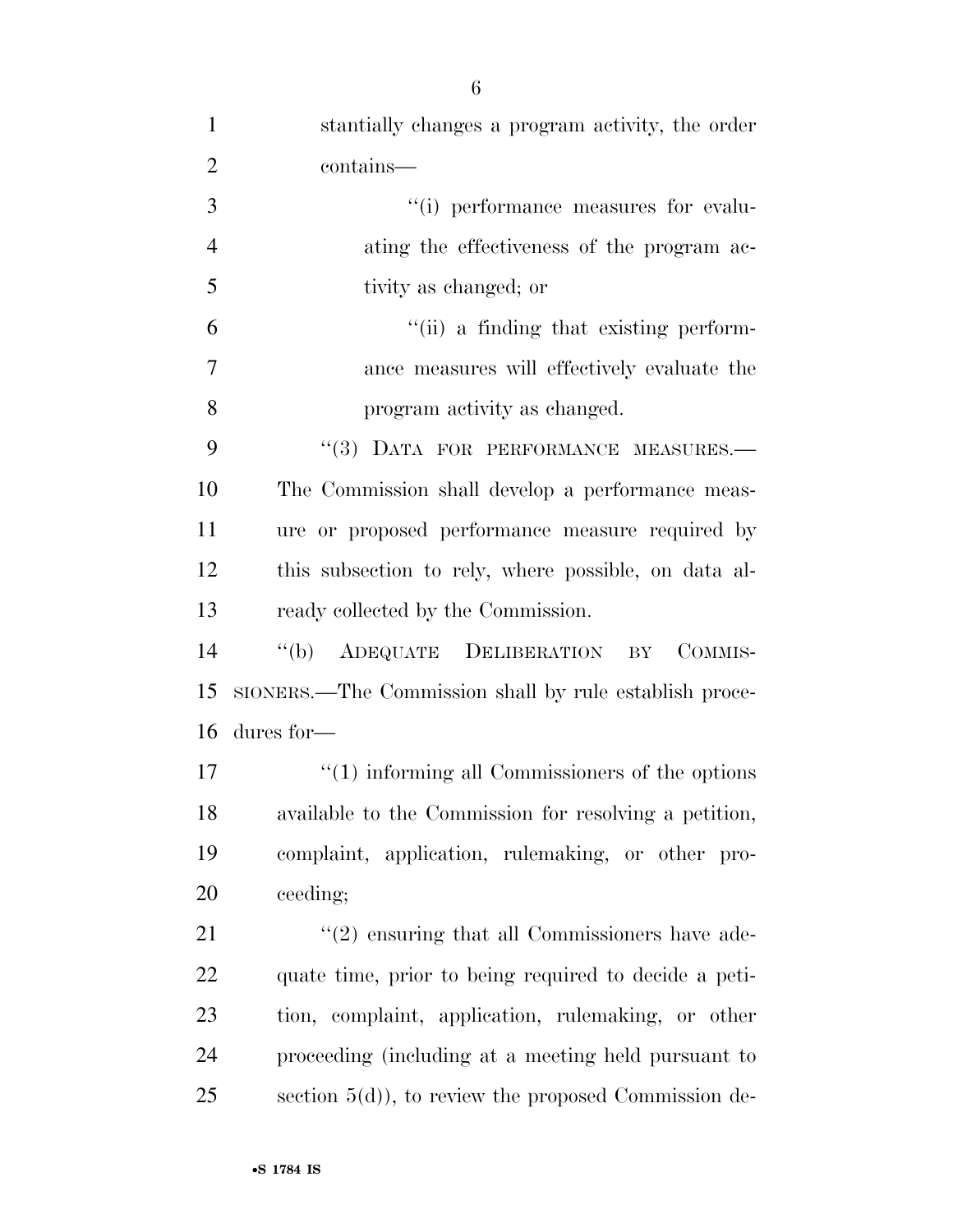| $\mathbf{1}$   | cision document, including the specific language of  |
|----------------|------------------------------------------------------|
| $\overline{2}$ | any proposed rule or any proposed amendment of an    |
| 3              | existing rule; and                                   |
| $\overline{4}$ | $(3)$ publishing the text of agenda items to be      |
| 5              | voted on at an open meeting in advance of such       |
| 6              | meeting so that the public has the opportunity to    |
| 7              | read the text before a vote is taken.                |
| 8              | "(c) NONPUBLIC COLLABORATIVE DISCUSSIONS.—           |
| 9              | " $(1)$ IN GENERAL.—Notwithstanding section          |
| 10             | 552b of title 5, United States Code, a bipartisan    |
| 11             | majority of Commissioners may hold a meeting that    |
| 12             | is closed to the public to discuss official business |
| 13             | $if$ —                                               |
| 14             | "(A) a vote or any other agency action is            |
| 15             | not taken at such meeting;                           |
| 16             | $\lq\lq$ each person present at such meeting         |
| 17             | is a Commissioner, an employee of the Commis-        |
| 18             | sion, a member of a joint board established          |
| 19             | under section 410, or a person on the staff of       |
| 20             | such a joint board; and                              |
| 21             | $\lq\lq$ (C) an attorney from the Office of Gen-     |
| 22             | eral Counsel of the Commission is present at         |
| 23             | such meeting.                                        |
| 24             | DISCLOSURE OF NONPUBLIC COLLABO-<br>(2)              |
| 25             | RATIVE DISCUSSIONS.—Not later than 2 business        |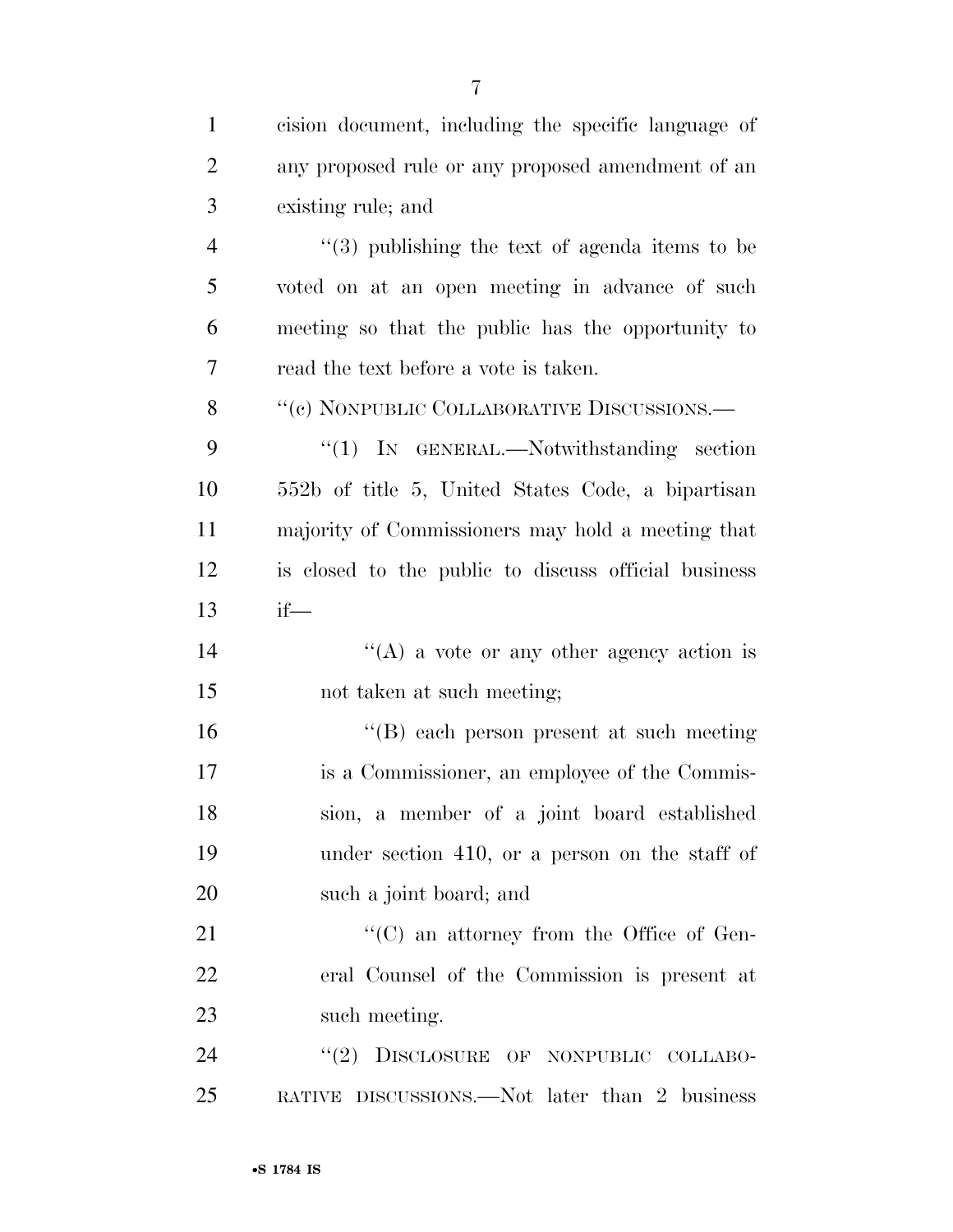| $\mathbf{1}$   | days after the conclusion of a meeting held under          |
|----------------|------------------------------------------------------------|
| $\overline{2}$ | paragraph (1), the Commission shall publish a dis-         |
| 3              | closure of such meeting, including—                        |
| $\overline{4}$ | $\lq\lq$ a list of the persons who attended                |
| 5              | such meeting; and                                          |
| 6              | $\lq\lq (B)$ a summary of the matters discussed            |
| 7              | at such meeting, except for such matters as the            |
| 8              | Commission determines may be withheld under                |
| 9              | section $552b(c)$ of title 5, United States Code.          |
| 10             | "(3) PRESERVATION OF OPEN MEETINGS RE-                     |
| 11             | QUIREMENTS FOR AGENCY ACTION.—Nothing in this              |
| 12             | subsection shall limit the applicability of section        |
| 13             | 552b of title 5, United States Code, with respect to       |
| 14             | a meeting of Commissioners other than that de-             |
| 15             | scribed in paragraph $(1)$ .                               |
| 16             | "(d) INITIATION OF ITEMS BY BIPARTISAN MAJOR-              |
| 17             | ITY.—The Commission shall by rule establish procedures     |
|                | 18 for allowing a bipartisan majority of Commissioners to— |
| 19             | $\lq(1)$ direct Commission staff to draft an order,        |
| 20             | decision, report, or action for review by the Commis-      |
| 21             | sion;                                                      |
| 22             | $\lq(2)$ require Commission approval of an order,          |
| 23             | decision, report, or action with respect to a function     |
| 24             | of the Commission delegated under section $5(e)(1)$ ;      |
| 25             | and                                                        |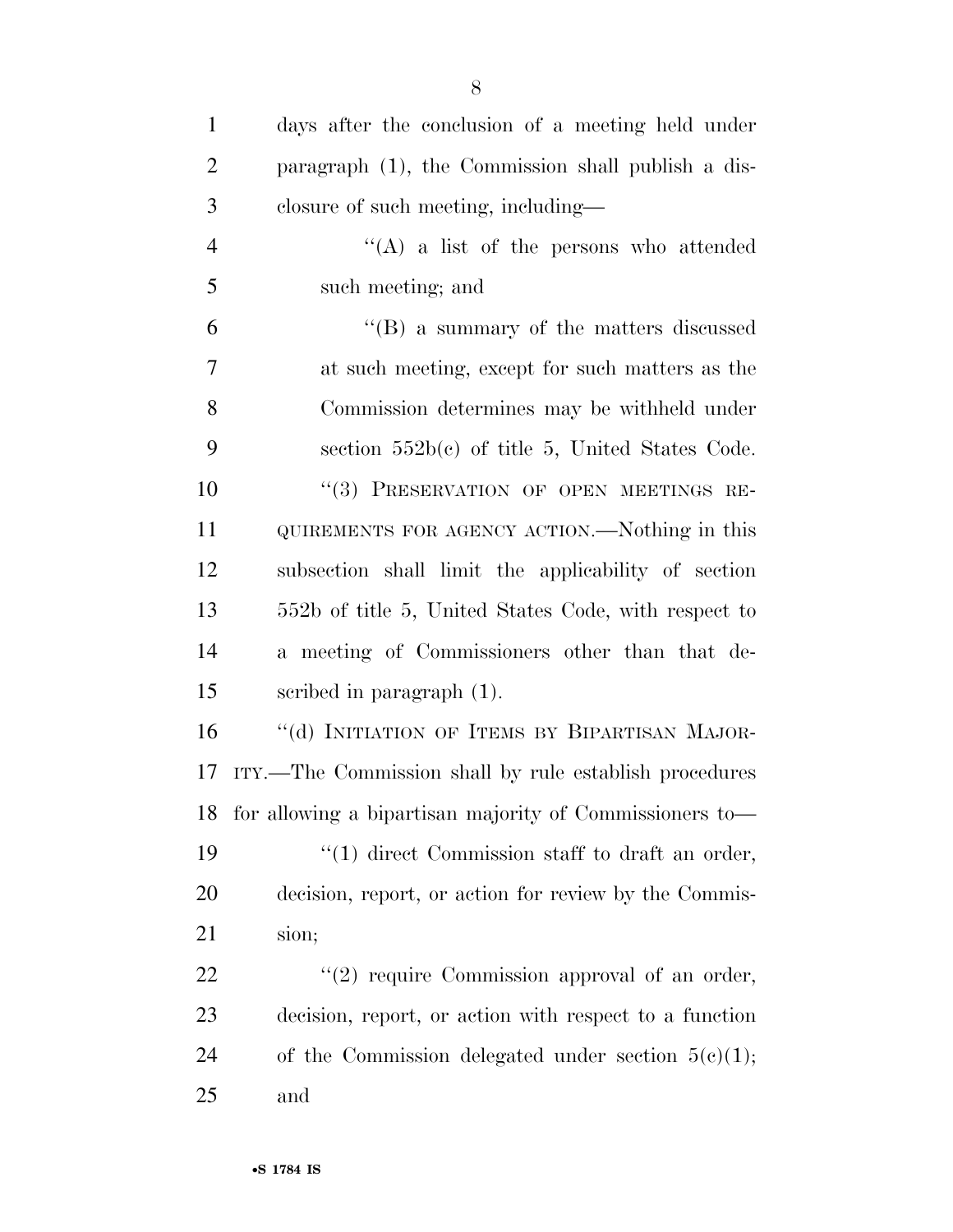| $\mathbf{1}$   | $(3)$ place an order, decision, report, or action      |
|----------------|--------------------------------------------------------|
| $\overline{2}$ | on the agenda of an open meeting.                      |
| 3              | "(e) PUBLIC REVIEW OF CERTAIN REPORTS AND EX           |
| $\overline{4}$ | PARTE COMMUNICATIONS.                                  |
| 5              | "(1) IN GENERAL.—Except as provided in para-           |
| 6              | $graph (2)$ , the Commission may not rely, in any      |
| 7              | order, decision, report, or action, on-                |
| 8              | "(A) a statistical report or report to Con-            |
| 9              | gress, unless the Commission has published and         |
| 10             | made such report available for comment for not         |
| 11             | less than a 30-day period prior to the adoption        |
| 12             | of such order, decision, report, or action; or         |
| 13             | $\lq\lq (B)$ an ex parte communication or any fil-     |
| 14             | ing with the Commission, unless the public has         |
| 15             | been afforded adequate notice of and oppor-            |
| 16             | tunity to respond to such communication or fil-        |
| 17             | ing, in accordance with procedures to be estab-        |
| 18             | lished by the Commission by rule.                      |
| 19             | "(2) EXCEPTION.—Paragraph $(1)$ does<br>not            |
| 20             | apply when the Commission for good cause finds         |
| 21             | (and incorporates the finding and a brief statement    |
| 22             | of reasons therefor in the order, decision, report, or |
| 23             | action) that publication or availability of a report   |
| 24             | under subparagraph $(A)$ of such paragraph or notice   |
| 25             | of and opportunity to respond to an ex parte com-      |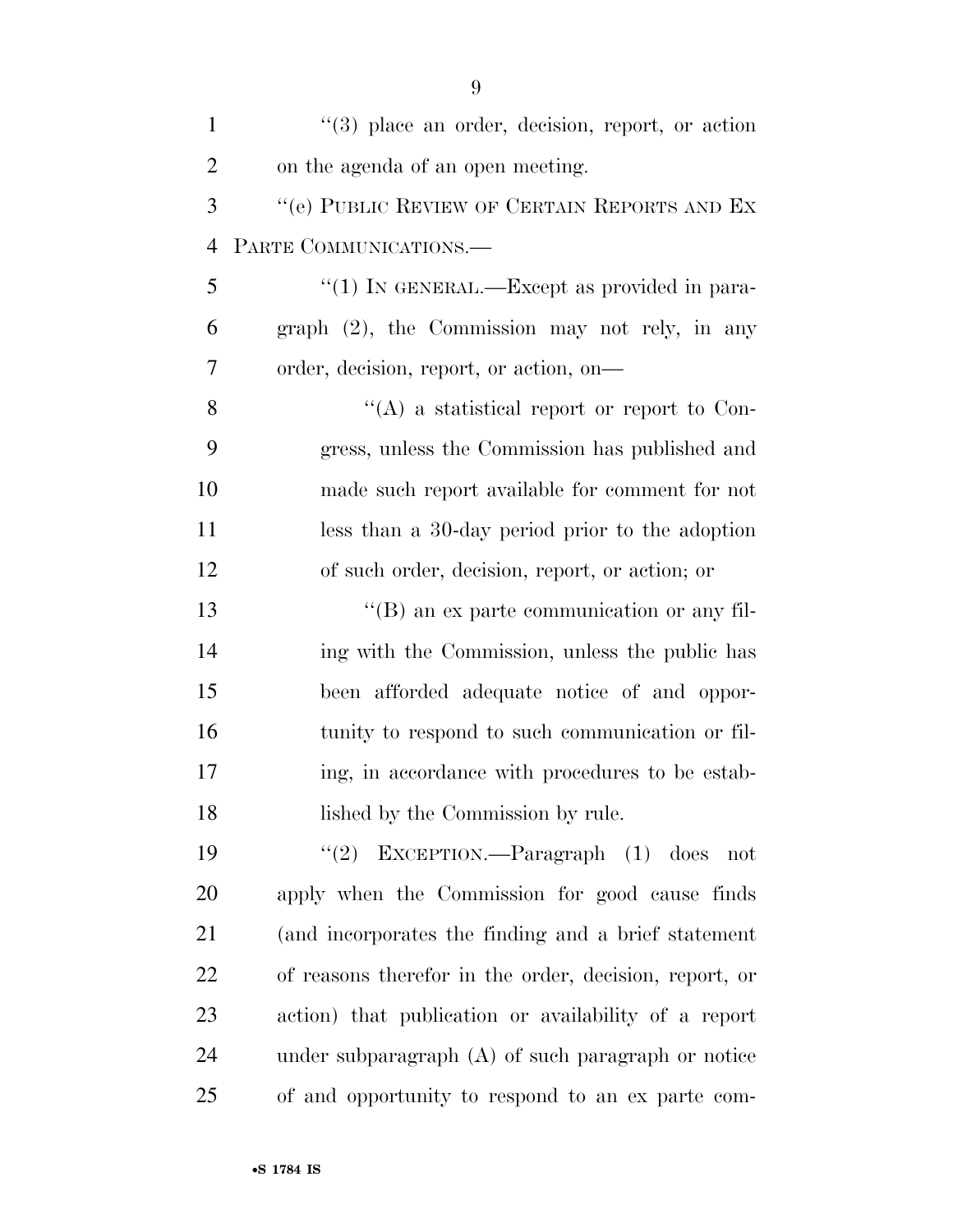munication under subparagraph (B) of such para- graph are impracticable, unnecessary, or contrary to the public interest.

 ''(f) PUBLICATION OF STATUS OF CERTAIN PRO- CEEDINGS AND ITEMS.—The Commission shall by rule es- tablish procedures for publishing the status of all open rulemaking proceedings and all proposed orders, decisions, reports, or actions on circulation for review by the Com- missioners, including which Commissioners have not cast a vote on an order, decision, report, or action that has been on circulation for more than 60 days.

 ''(g) DEADLINES FOR ACTION.—The Commission shall by rule establish deadlines for any Commission order, decision, report, or action for each of the various cat- egories of petitions, applications, complaints, and other fil- ings seeking Commission action, including filings seeking 17 action through authority delegated under section  $5(c)(1)$ . 18 "(h) PROMPT RELEASE OF CERTAIN REPORTS AND DECISION DOCUMENTS.—

20 "(1) STATISTICAL REPORTS AND REPORTS TO CONGRESS.—

22 "(A) RELEASE SCHEDULE.—Not later 23 than January 15th of each year, the Commis- sion shall identify, catalog, and publish an an-ticipated release schedule for all statistical re-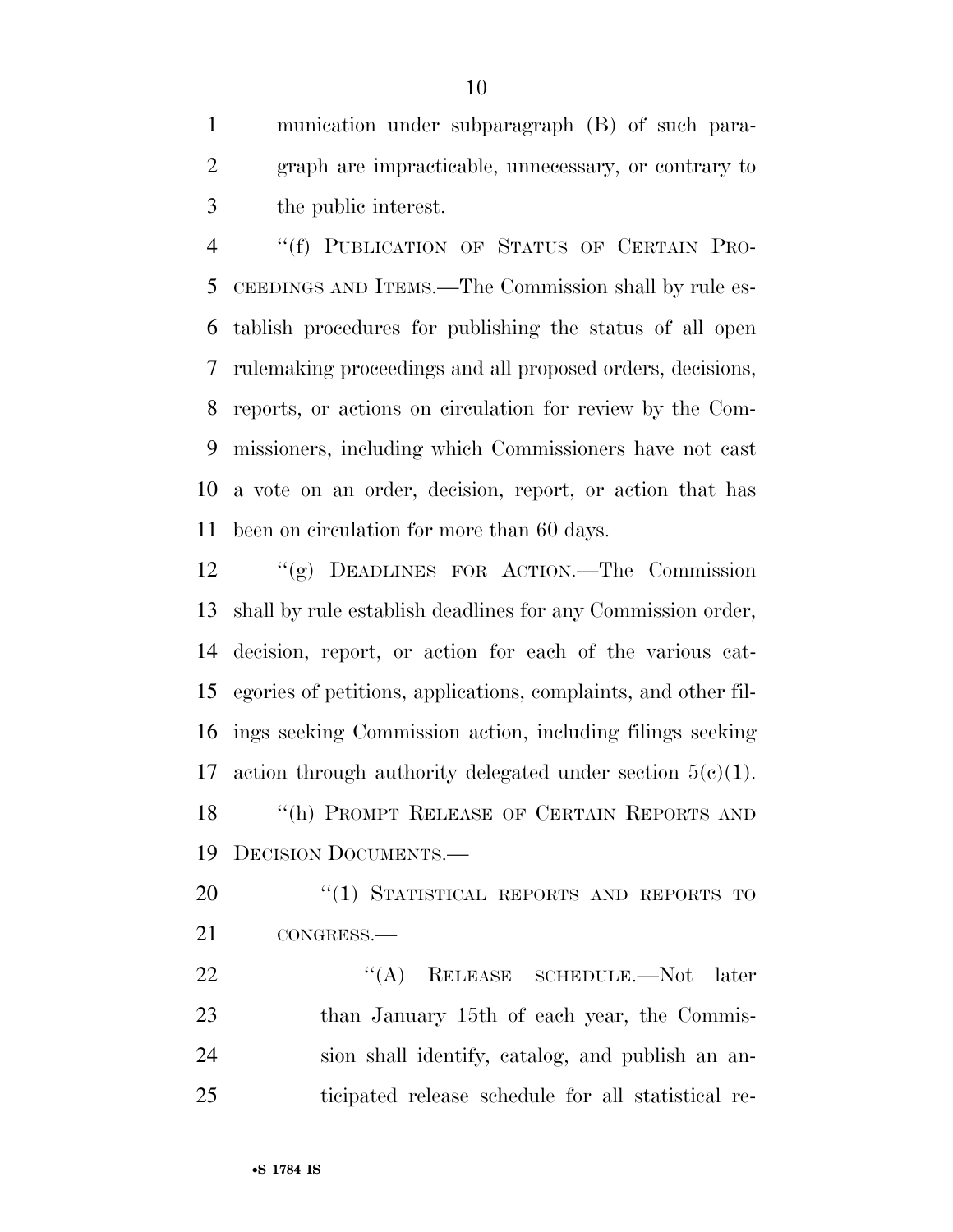| $\mathbf{1}$   | ports and reports to Congress that are regularly      |
|----------------|-------------------------------------------------------|
| $\overline{2}$ | or intermittently released by the Commission          |
| 3              | and will be released during such year.                |
| $\overline{4}$ | PUBLICATION DEADLINES.—The<br>$\lq\lq (B)$            |
| 5              | Commission shall publish each report identified       |
| 6              | in a schedule published under subparagraph (A)        |
| 7              | not later than the date indicated in such sched-      |
| 8              | ule for the anticipated release of such report.       |
| 9              | "(2) DECISION DOCUMENTS.—The Commission               |
| 10             | shall publish each order, decision, report, or action |
| 11             | not later than 7 days after the date of the adoption  |
| 12             | of such order, decision, report, or action.           |
| 13             | $``(3)$ EFFECT IF DEADLINES NOT MET.—                 |
| 14             | "(A) NOTIFICATION OF CONGRESS.—If the                 |
| 15             | Commission fails to publish an order, decision,       |
| 16             | report, or action by a deadline described in          |
| 17             | paragraph $(1)(B)$ or $(2)$ , the Commission shall,   |
| 18             | not later than 7 days after such deadline and         |
| 19             | every 14 days thereafter until the publication of     |
| 20             | the order, decision, report, or action, notify by     |
| 21             | letter the chairpersons and ranking members of        |
| 22             | the Committee on Energy and Commerce of the           |
| 23             | House of Representatives and the Committee            |
| 24             | on Commerce, Science, and Transportation of           |
| 25             | the Senate. Such letter shall identify such           |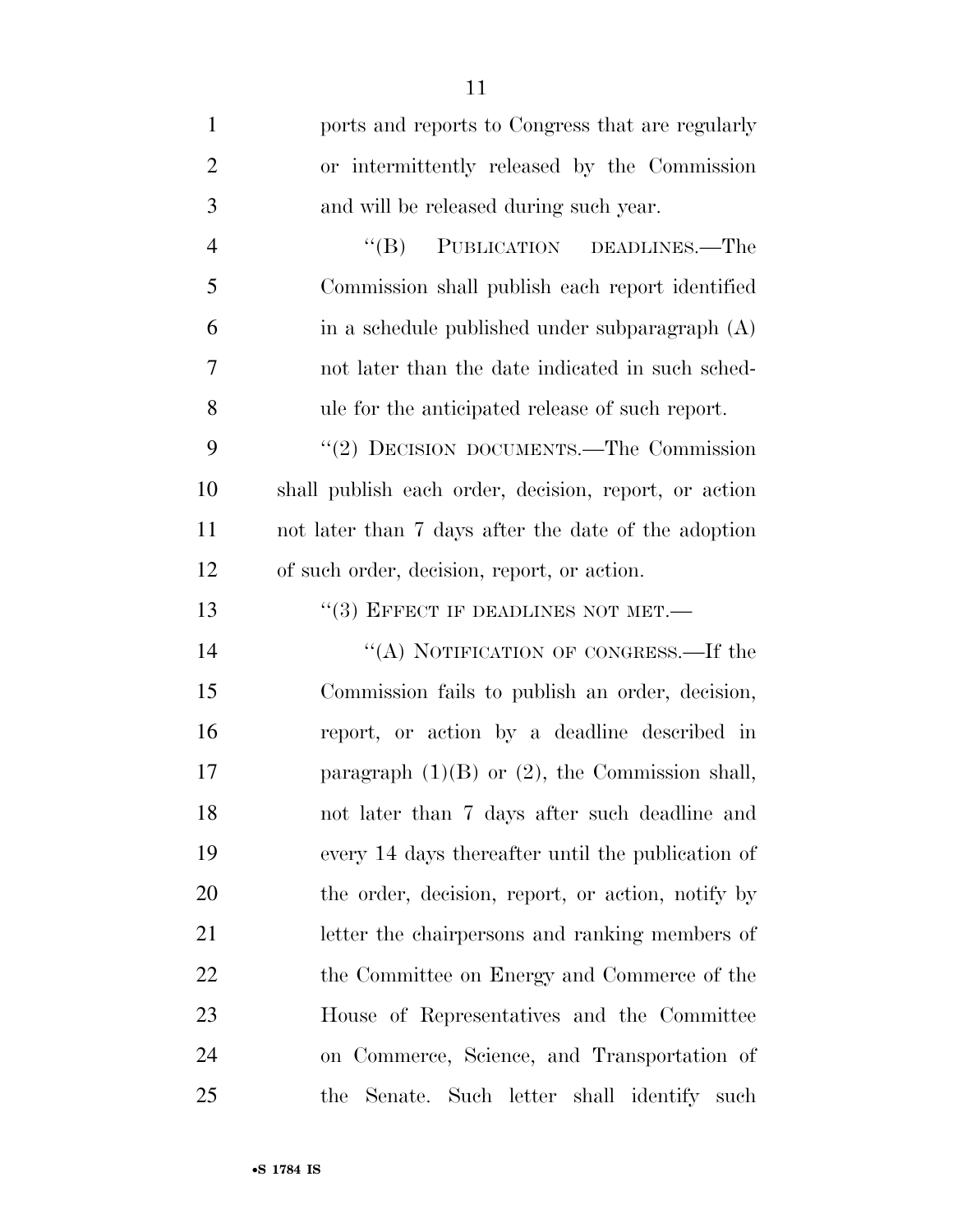| $\mathbf{1}$   | order, decision, report, or action, specify the       |
|----------------|-------------------------------------------------------|
| $\overline{2}$ | deadline, and describe the reason for the delay.      |
| 3              | The Commission shall publish such letter.             |
| $\overline{4}$ | "(B) NO IMPACT ON EFFECTIVENESS.-                     |
| 5              | The failure of the Commission to publish an           |
| 6              | order, decision, report, or action by a deadline      |
| 7              | described in paragraph $(1)(B)$ or $(2)$ shall not    |
| 8              | render such order, decision, report, or action in-    |
| 9              | effective when published.                             |
| 10             | "(i) BIANNUAL SCORECARD REPORTS.-                     |
| 11             | "(1) IN GENERAL.—For the 6-month period be-           |
| 12             | ginning on January 1st of each year and the 6-        |
| 13             | month period beginning on July 1st of each year,      |
| 14             | the Commission shall prepare a report on the per-     |
| 15             | formance of the Commission in conducting its pro-     |
| 16             | ceedings and meeting the deadlines established        |
| 17             | under subsections (g), $(h)(1)(B)$ , and $(h)(2)$ .   |
| 18             | CONTENTS.—Each report required by<br>(2)              |
| 19             | paragraph (1) shall contain detailed statistics<br>on |
| 20             | such performance, including, with respect to each     |
| 21             | Bureau of the Commission—                             |
| 22             | $\lq\lq$ in the case of performance in meeting        |
| 23             | the deadlines established under subsection (g),       |
| 24             | with respect to each category established under       |
| 25             | such subsection-                                      |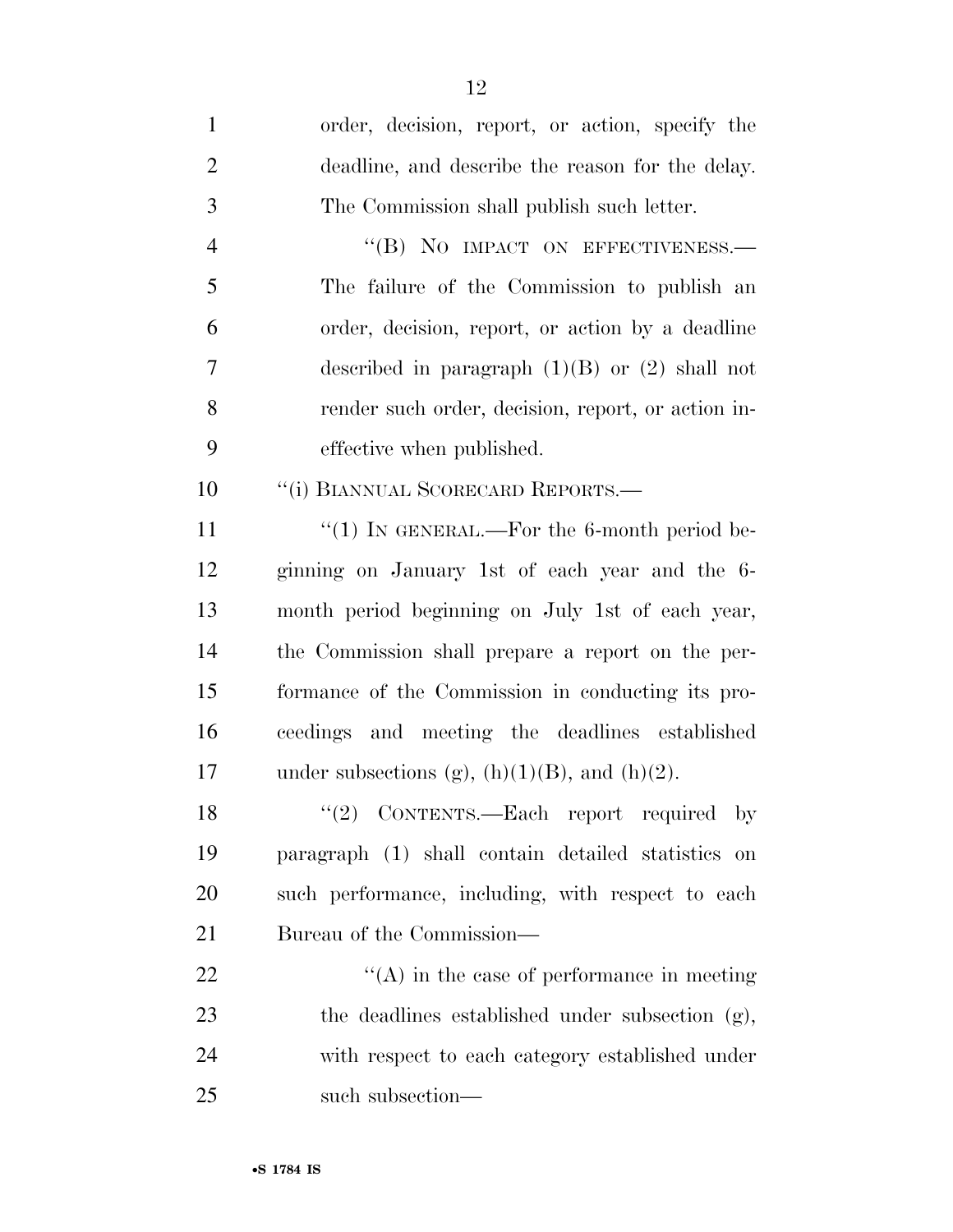| $\mathbf{1}$   | "(i) the number of petitions, applica-            |
|----------------|---------------------------------------------------|
| $\overline{2}$ | tions, complaints, and other filings seeking      |
| 3              | Commission action that were pending on            |
| $\overline{4}$ | the last day of the period covered by such        |
| 5              | report;                                           |
| 6              | "(ii) the number of filings described             |
| 7              | in clause (i) that were not resolved by the       |
| 8              | deadlines established under such<br>sub-          |
| 9              | section and the average length of time            |
| 10             | such filings have been pending; and               |
| 11             | "(iii) for petitions, applications, com-          |
| 12             | plaints, and other filings seeking Commis-        |
| 13             | sion action that were resolved during such        |
| 14             | period, the average time between initiation       |
| 15             | and resolution and the percentage resolved        |
| 16             | by the deadlines established under such           |
| 17             | subsection;                                       |
| 18             | $\lq\lq$ (B) in the case of proceedings before an |
| 19             | administrative law judge—                         |
| 20             | "(i) the number of such proceedings               |
| 21             | completed during such period; and                 |
| 22             | "(ii) the number of such proceedings              |
| 23             | pending on the last day of such period; and       |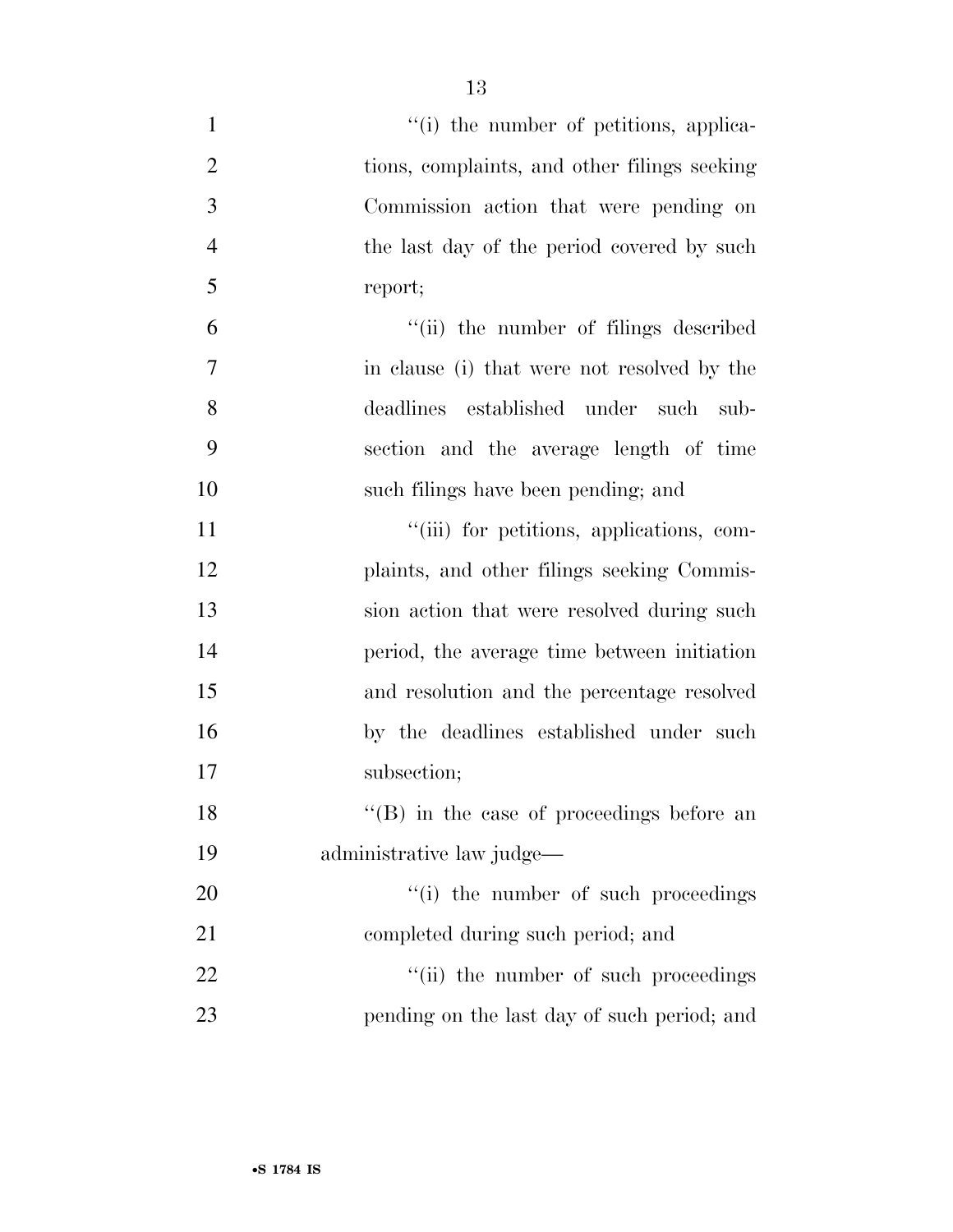1  $\lq(0)$  the number of independent studies or analyses published by the Commission during such period.

 ''(3) PUBLICATION AND SUBMISSION.—The Commission shall publish and submit to the Com- mittee on Energy and Commerce of the House of Representatives and the Committee on Commerce, Science, and Transportation of the Senate each re- port required by paragraph (1) not later than the date that is 30 days after the last day of the period covered by such report.

12 "(j) TRANSACTION REVIEW STANDARDS.—

13 "(1) IN GENERAL.—The Commission shall con- dition its approval of a transfer of lines, a transfer of licenses, or any other transaction under section 214, 309, or 310 or any other provision of this Act only if—

18 ''(A) the imposed condition is narrowly tai- lored to remedy a harm that arises as a direct result of the specific transfer or specific trans- action that this Act empowers the Commission to review; and

23 ''(B) the Commission could impose a simi- lar requirement under the authority of a spe-cific provision of law other than a provision em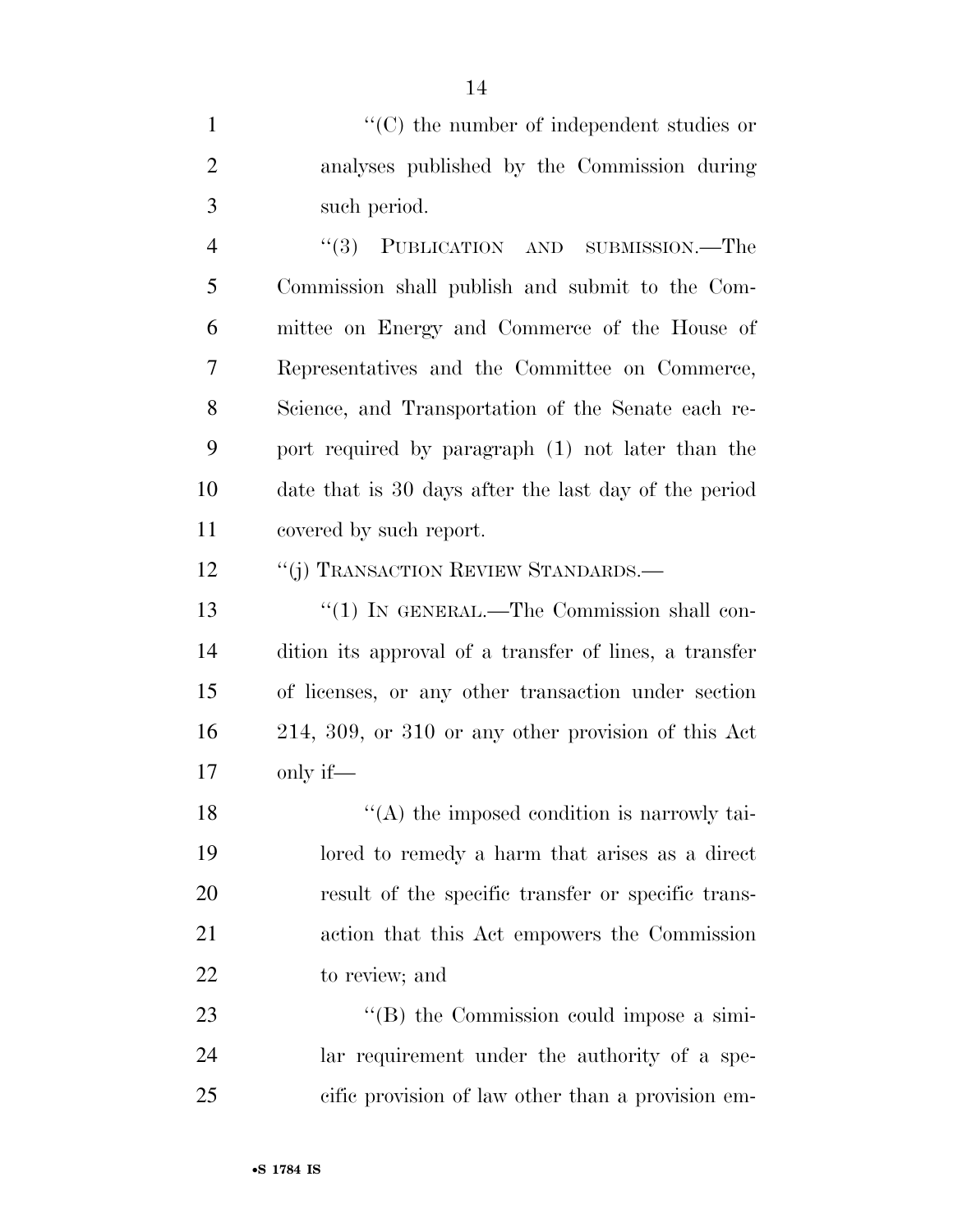powering the Commission to review a transfer of lines, a transfer of licenses, or other trans-action.

4 "(2) EXCLUSIONS.—In reviewing a transfer of lines, a transfer of licenses, or any other transaction under section 214, 309, or 310 or any other provi- sion of this Act, the Commission may not consider a voluntary commitment of a party to such transfer or transaction unless the Commission could adopt that voluntary commitment as a condition under paragraph (1).

12 "(k) FORM OF PUBLICATION.—

13 "(1) In GENERAL.—In complying with a re- quirement of this section to publish a document, the Commission shall publish such document on its website, in addition to publishing such document in any other form that the Commission is required to use or is permitted to and chooses to use.

19 ''(2) EXCEPTION.—The Commission shall by rule establish procedures for redacting documents required to be published by this section so that the published versions of such documents do not con-tain—

24 ''(A) information the publication of which would be detrimental to national security,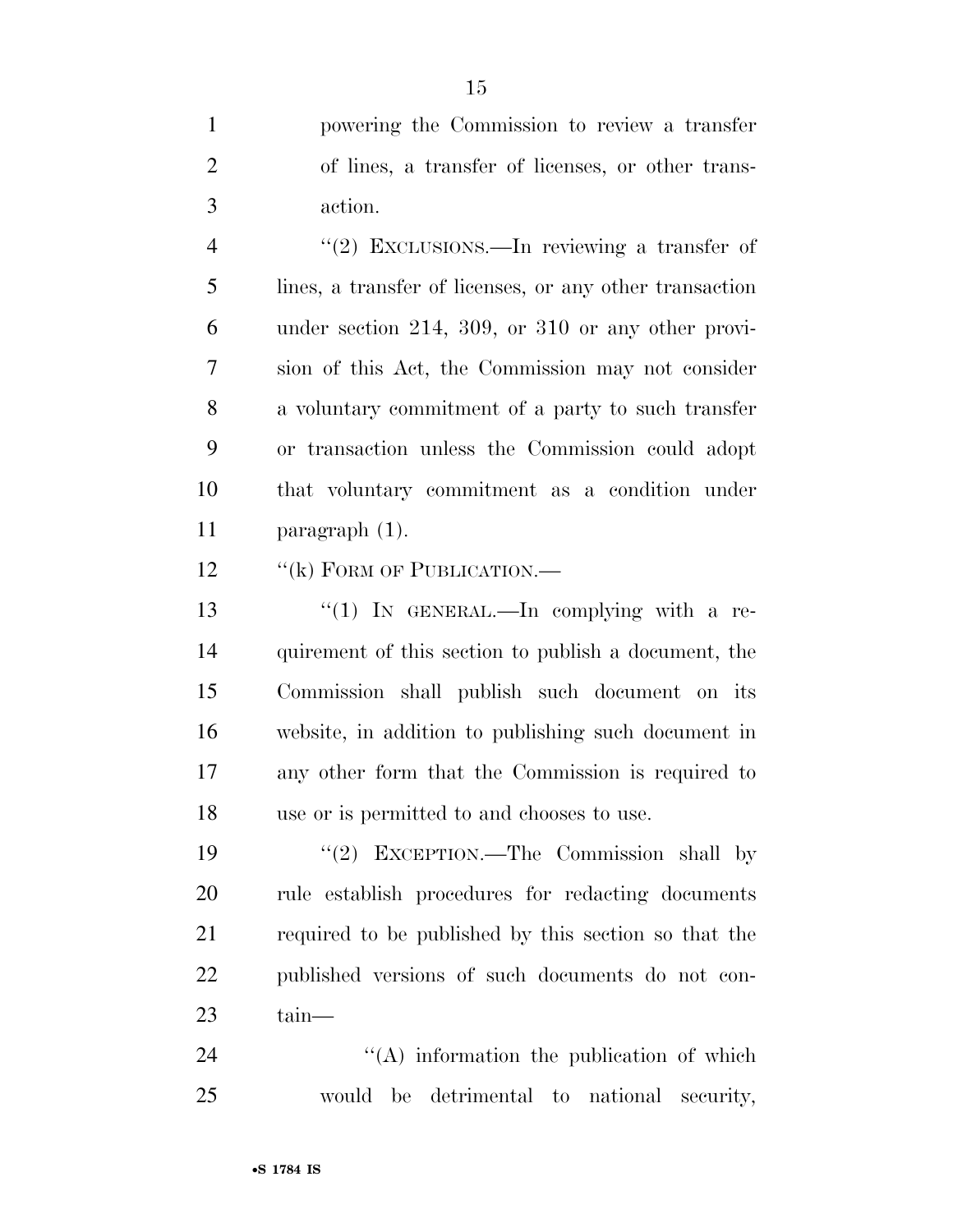| $\mathbf{1}$   | homeland security, law enforcement, or public        |
|----------------|------------------------------------------------------|
| $\overline{2}$ | safety; or                                           |
| $\mathfrak{Z}$ | $\lq\lq (B)$ information that is proprietary or      |
| $\overline{4}$ | confidential.                                        |
| 5              | "(l) DEFINITIONS.—In this section:                   |
| 6              | "(1) AMENDMENT.—The term 'amendment' in-             |
| 7              | cludes, when used with respect to an existing rule,  |
| 8              | the deletion of such rule.                           |
| 9              | "(2) BIPARTISAN MAJORITY.—The term 'bipar-           |
| 10             | tisan majority' means, when used with respect to a   |
| 11             | group of Commissioners, that such group—             |
| 12             | "(A) is a group of 3 or more Commis-                 |
| 13             | sioners; and                                         |
| 14             | "(B) includes, for each political party of           |
| 15             | which any Commissioner is a member, at least         |
| 16             | 1 Commissioner who is a member of such polit-        |
| 17             | ical party, and, if any Commissioner has no po-      |
| 18             | litical party affiliation, at least one unaffiliated |
| 19             | Commissioner.                                        |
| 20             | (3)<br>ECONOMICALLY SIGNIFICANT IMPACT.-             |
| 21             | The term 'economically significant impact' means an  |
| 22             | effect on the economy of $$100,000,000$ or more an-  |
| 23             | nually or a material adverse effect on the economy,  |
| 24             | a sector of the economy, productivity, competition,  |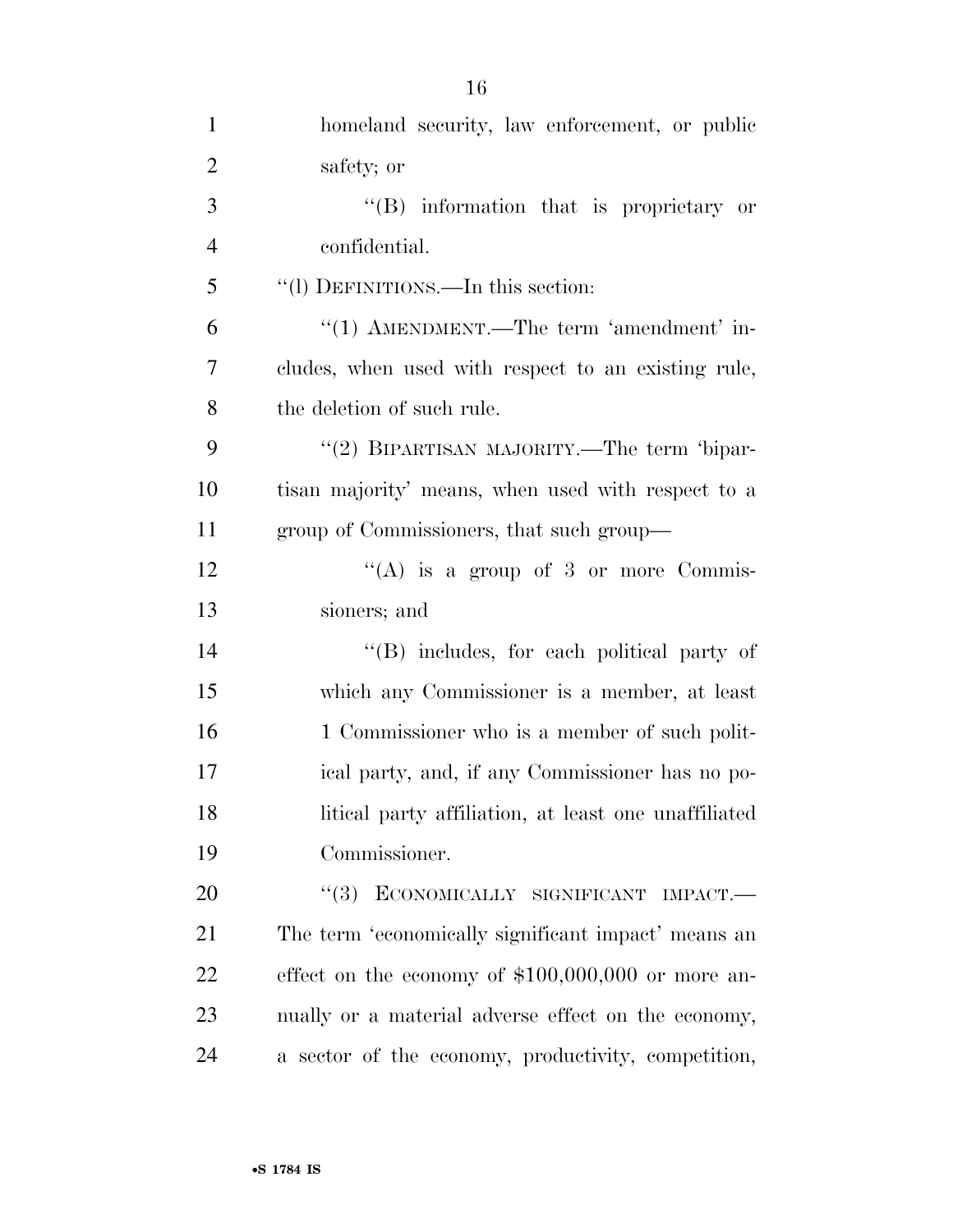| $\mathbf{1}$   | jobs, the environment, public health or safety, or      |
|----------------|---------------------------------------------------------|
| $\overline{2}$ | State, local, or tribal governments or communities.     |
| 3              | "(4) PERFORMANCE MEASURE.—The term 'per-                |
| $\overline{4}$ | formance measure' means an objective and quantifi-      |
| 5              | able outcome measure or output measure (as such         |
| 6              | terms are defined in section 1115 of title 31, United   |
| 7              | States Code).                                           |
| 8              | "(5) PROGRAM ACTIVITY.—The term 'program                |
| 9              | activity' has the meaning given such term in section    |
| 10             | 1115 of title 31, United States Code, except that       |
| 11             | such term also includes any annual collection or dis-   |
| 12             | tribution or related series of collections or distribu- |
| 13             | tions by the Commission of an amount that is great-     |
| 14             | er than or equal to $$100,000,000$ .                    |
| 15             | "(6) OTHER DEFINITIONS.—The terms 'agency               |
| 16             | action', 'ex parte communication', and 'rule' have      |
| 17             | the meanings given such terms in section 551 of title   |
| 18             | 5, United States Code.".                                |
| 19             | (b) EFFECTIVE DATE AND IMPLEMENTING RULES.—             |
| 20             | $(1)$ EFFECTIVE DATE.—                                  |
| 21             | (A) IN GENERAL.—The requirements of                     |
| 22             | section 13 of the Communications Act of 1934,           |
| 23             | as added by subsection (a), shall apply begin-          |
| 24             | ning on the date that is 6 months after the date        |
| 25             | of the enactment of this Act.                           |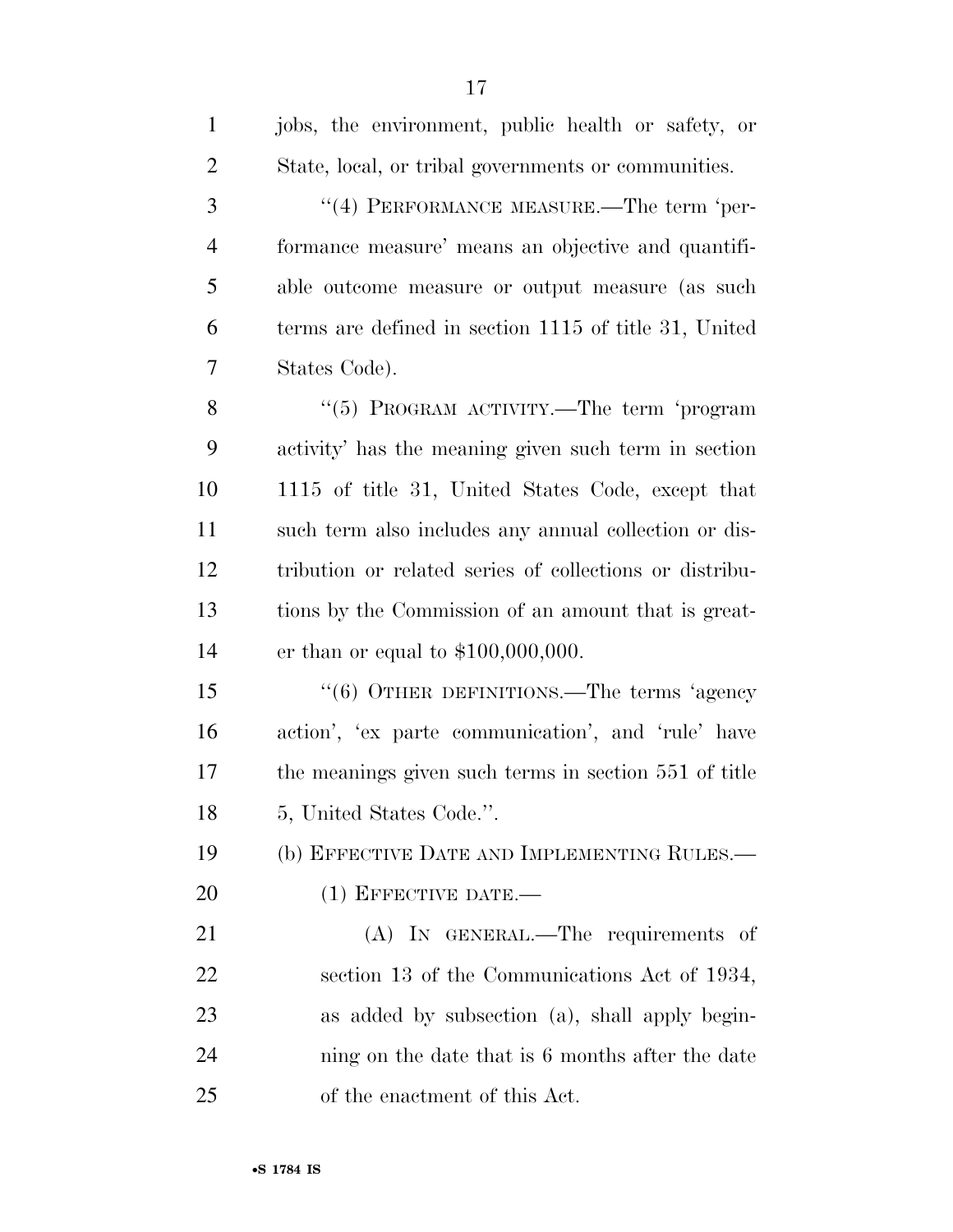| $\mathbf{1}$   | (B) PRIOR NOTICES OF PROPOSED RULE-                |
|----------------|----------------------------------------------------|
| $\overline{2}$ | MAKING.—If the Commission identifies under         |
| 3              | paragraph $(2)(B)(ii)$ of subsection (a) of such   |
| $\overline{4}$ | section 13 a notice of proposed rulemaking         |
| 5              | issued prior to the date of the enactment of this  |
| 6              | $Act$ —                                            |
| $\tau$         | such notice shall be deemed to<br>(i)              |
| 8              | have complied with paragraph (1) of such           |
| 9              | subsection; and                                    |
| 10             | (ii) if such notice did not contain the            |
| 11             | specific language of a proposed rule or a          |
| 12             | proposed amendment of an existing rule,            |
| 13             | paragraph $(2)(A)$ of such subsection shall        |
| 14             | be satisfied if the adopted rule or the            |
| 15             | amendment of an existing rule is a logical         |
| 16             | outgrowth of such notice.                          |
| 17             | (C) SCHEDULES AND REPORTS.—Notwith-                |
| 18             | standing subparagraph $(A)$ , subsections $(h)(1)$ |
| 19             | and (i) of such section shall apply with respect   |
| 20             | to 2013 and any year thereafter.                   |
| 21             | RULES.—The Federal Communications<br>(2)           |
| 22             | Commission shall promulgate the rules necessary to |
| 23             | carry out such section not later than 1 year after |
| 24             | the date of the enactment of this Act.             |